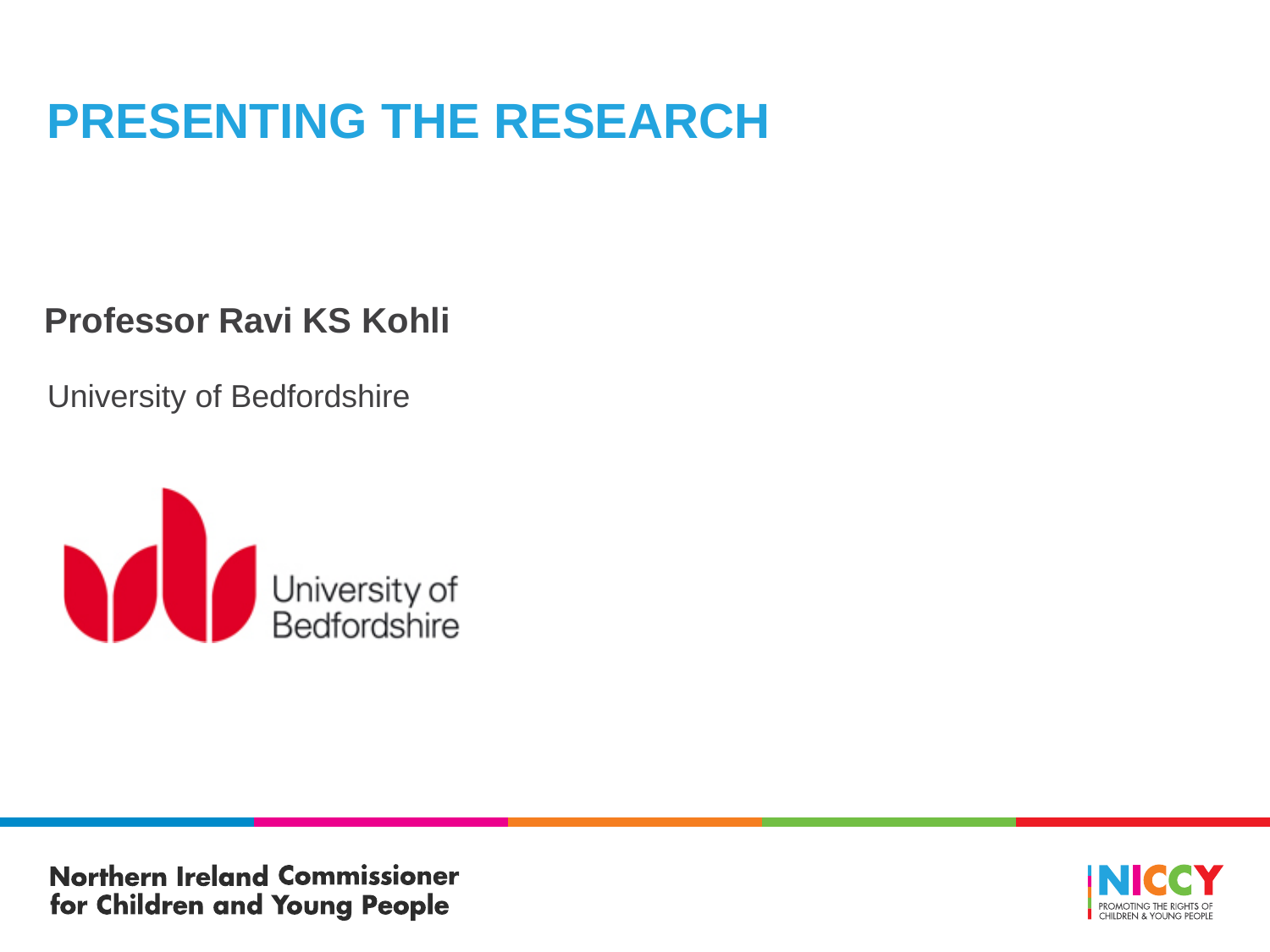# **'Separated' children in Northern Ireland**

### **HSCB Definition:**

#### **Unaccompanied Asylum Seeking Children:**

A child who is:

- Applying for asylum in his / her own right;
- Separated from both parents and is not being cared for by an adult who by law has responsibility.

#### **Separated Trafficked Children:**

A child is a victim of trafficking if he / she has been moved to a situation where they are being exploited. DHSSPS Guidance further defines this as the recruitment, transfer, harbouring, or receipt of a child, whether by force or not, by a third party or group, for the purposes of different types of exploitation. Exploitation includes, at a minimum, sexual exploitation, forced labour, exploitative domestic servitude, enforced criminal activity, removal of organs.

#### **Separated Migrant Children:**

A separated child who is travelling alone as a migrant seeking relief from situations of severe and persistent poverty, deprivation and hardship, or to seek opportunities for a better and secure future. Many of these children are without valid identity or residence documents.

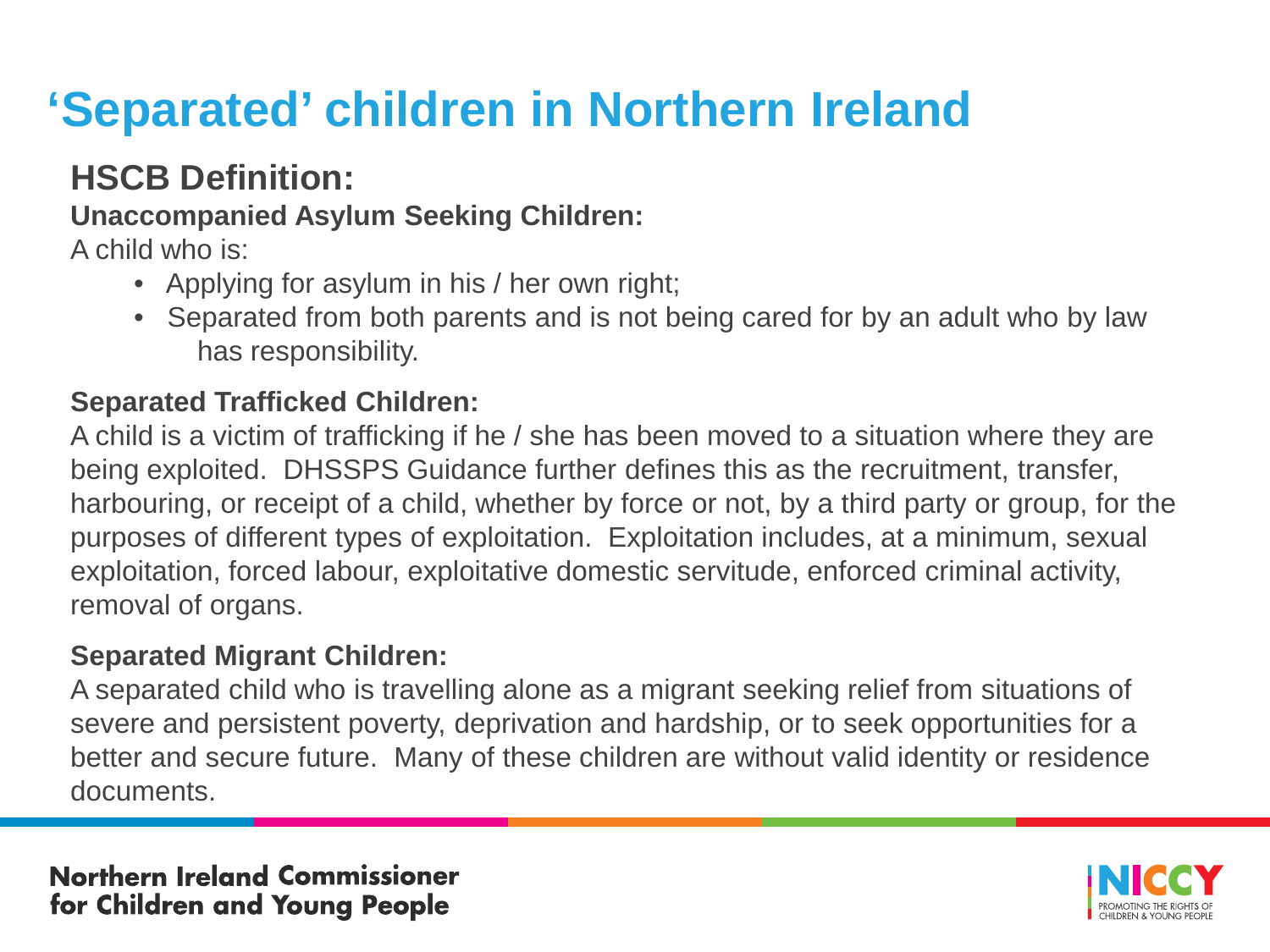# **Numbers of child asylum applicants 2009-2012**

**Comparing NI to the rest of the UK, alongside ROI** 

|                        | 2009           | 2010 | 2011           | 2012 | <b>Total</b> |  |
|------------------------|----------------|------|----------------|------|--------------|--|
| <b>NI</b>              | $\overline{0}$ | 5    | $\overline{4}$ | 8    | 17           |  |
| <b>Scotland</b>        | 48             | 42   | 10             | 25   | 125          |  |
| <b>Wales</b>           | 115            | 53   | 40             | 45   | 253          |  |
| <b>England</b>         | 3011           | 1617 | 1344           | 1090 | 7062         |  |
| <b>UK total</b>        | 3714           | 1717 | 1398           | 1168 | 7457         |  |
|                        |                |      |                |      |              |  |
| Republic of<br>Ireland | 56             | 37   | 26             | 23   | 142          |  |

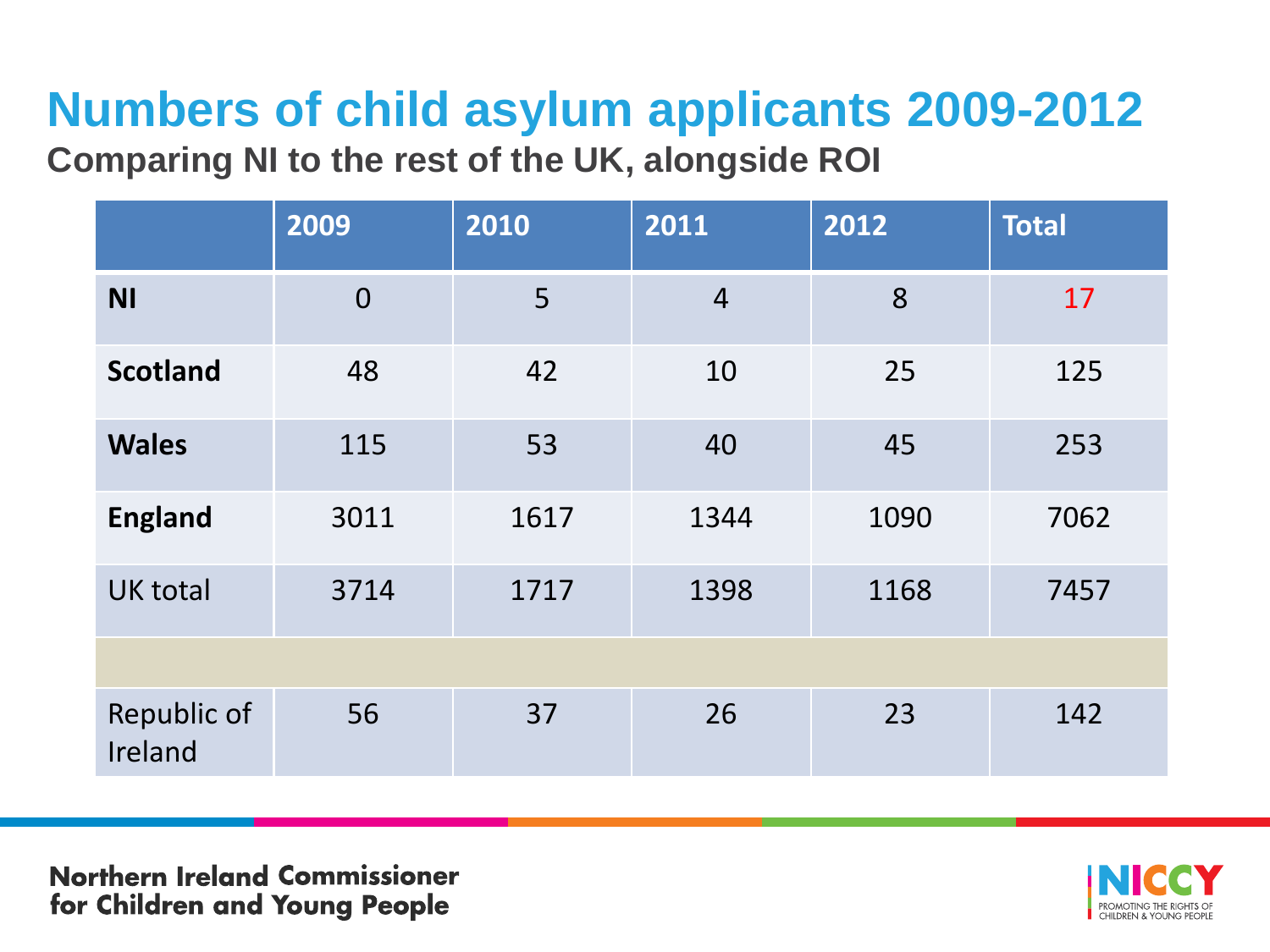# **A Guardian in Northern Ireland**

### **Definition**

*A Guardian is someone who accompanies children and young people when they claim asylum or are trafficked and are cared for by health, education and welfare services. A Guardian will help a child or young person to be actively*  involved in decisions that affect their life and to get the help they need, when *they need it. A Guardian is on the child's side, can explain what is happening to them, will listen to their views and experiences and speak up for them when*  needed. A Guardian will also help a child or young person to plan their future, *whether in the UK or elsewhere.* 

*In all the work that they do, the Guardian will be committed to making the rights of the United Nations Convention on the Rights of the Child meaningful in the lives of the children.*

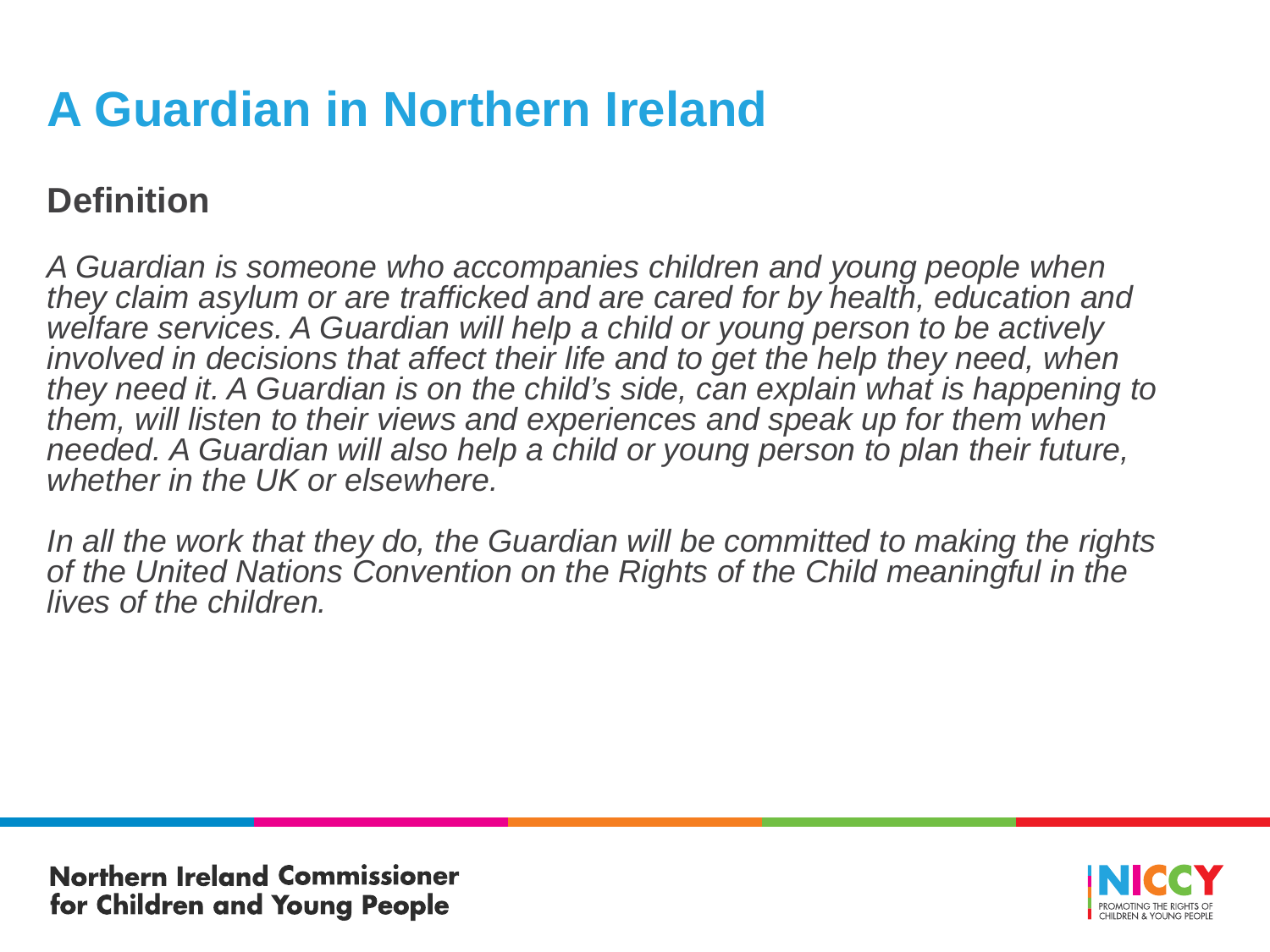## **What separated children say about Guardians**

Young separated people tend to feel positive about 'their' Guardians: *friends, family members, trusted and reliable companions, trouble-shooters, connectors, diary organisers and guides. They helped reduce bewilderment and loneliness.* 

Guardians offer clarity, kindness, repetition, de-briefing, constancy and companionship, elasticity and 'sense-making' in a difficult world.

*My Guardian is first of all a person I can trust, to which I can tell everything…..I can always count on her. She is also a sort of parent for me, which is important for me because I never had real parents.* 

*I am shy and I am really scared. We don't know nobody because It's our first time.* She explained me her job and after a couple of meetings, I began to *understand how she help me.* 

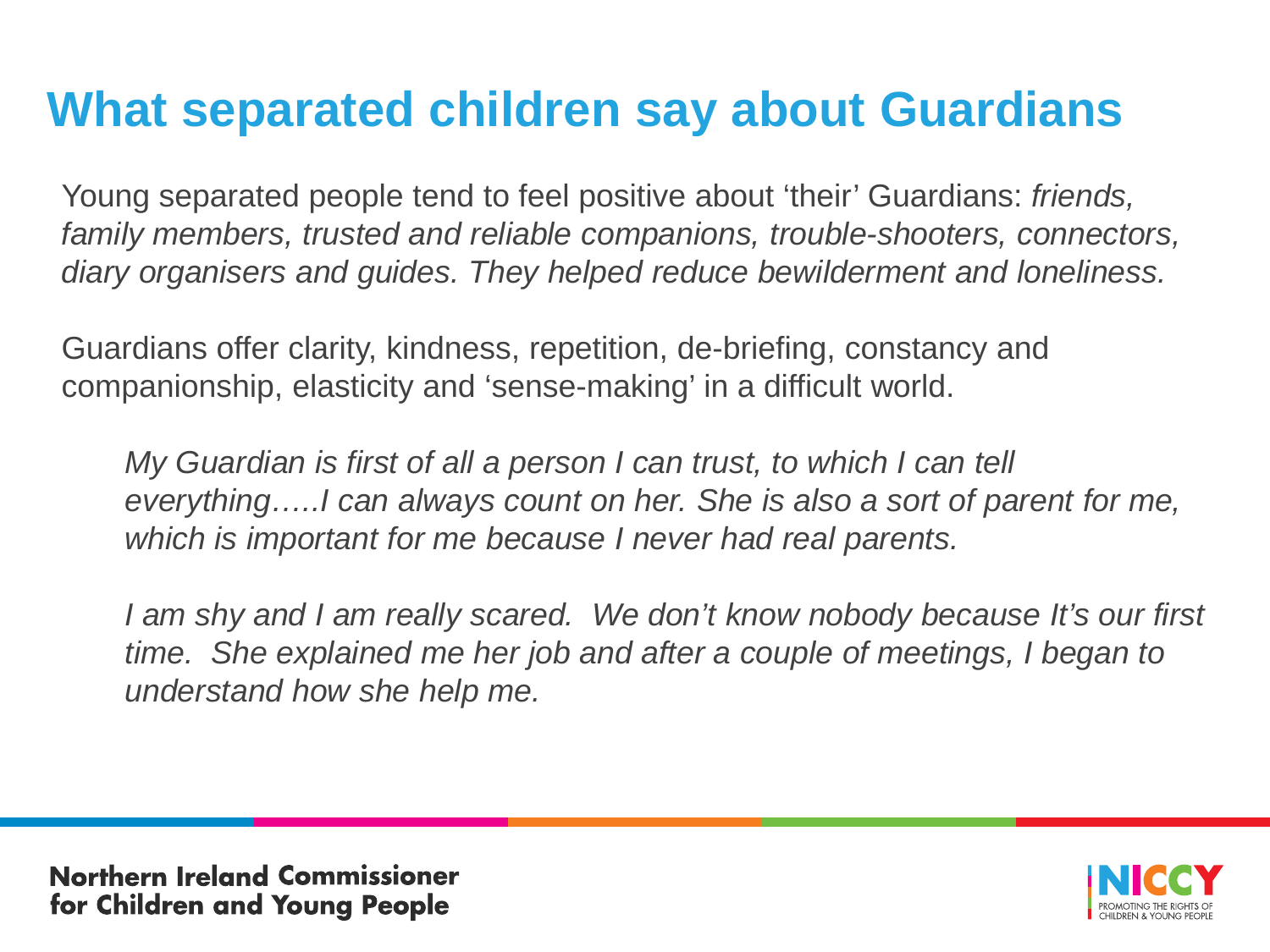## **Guardianship: international contexts**

### **The 10 core standards of Guardianship (Goeman** *et al***, 2011)**

Supported by the UNHCR, UNICEF, UN Committee on the Rights of the Child, and JCHR, with evidence of effectiveness of the standards being met in the independent Scottish Guardianship Service.

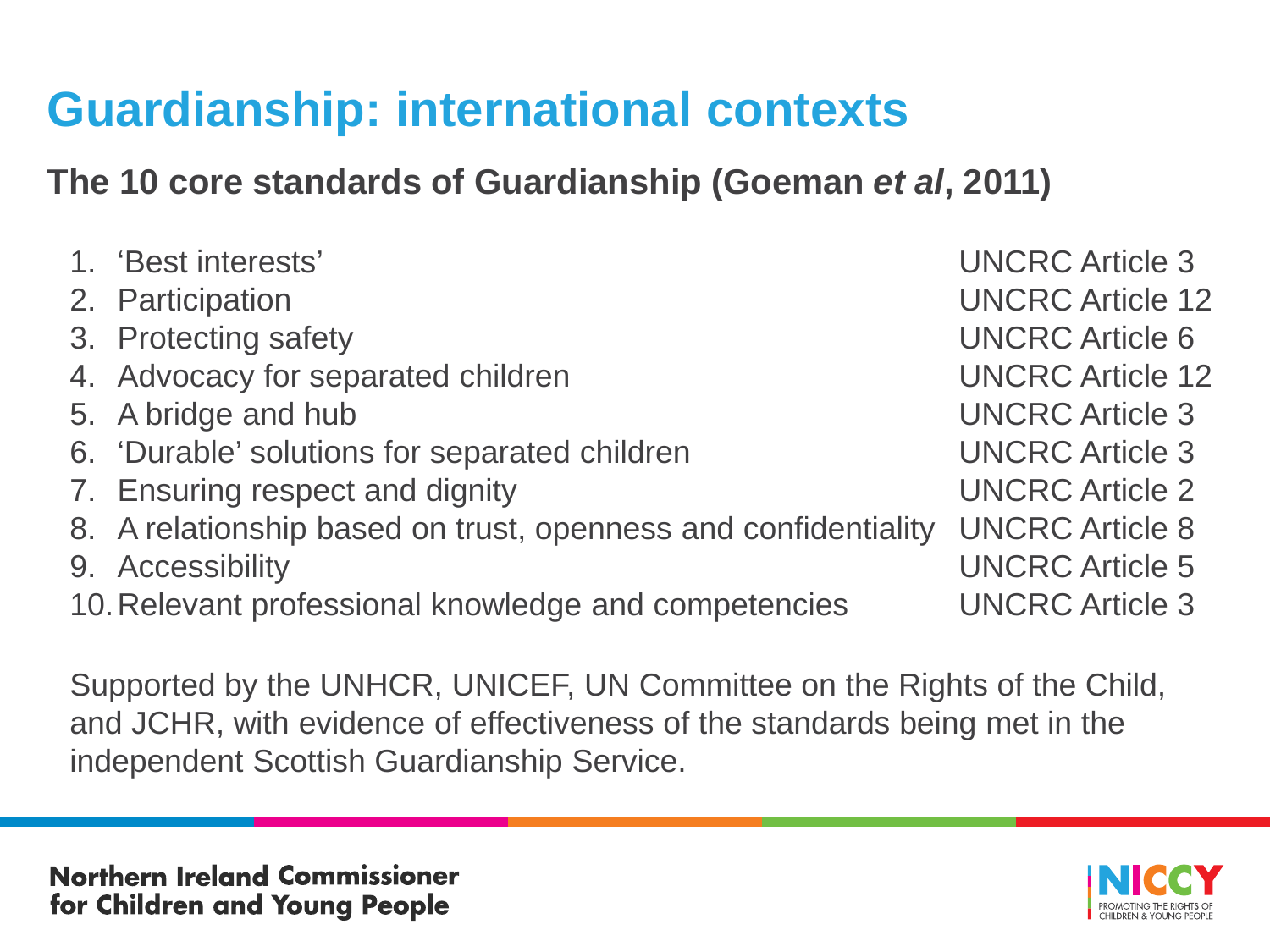# **The NI policy and practice context**

**Balancing devolved responsibilities for welfare, with non-devolved immigration controls.**

### **Key legal and procedural frameworks**

- The Children (Northern Ireland) Order 1995, and associated laws and regulations;
- Health and Social Care Board/Public Health Agency Commissioning Plan 2012/13;
- DHSSPSNI/PSNI (2011) 'Working Arrangements for the Welfare and Safeguarding of Child Victims of Trafficking.

### **Key concerns among professionals, including**

- Identifying the number, type and spread of separated children in NI;
- Delays in getting and using welfare, health, education and immigration advice;
- Inadequate training of professionals, and numbers of different professionals;
- Lack of joined up working, and confusion about 'parental responsibility';
- Children going missing, including across the border.

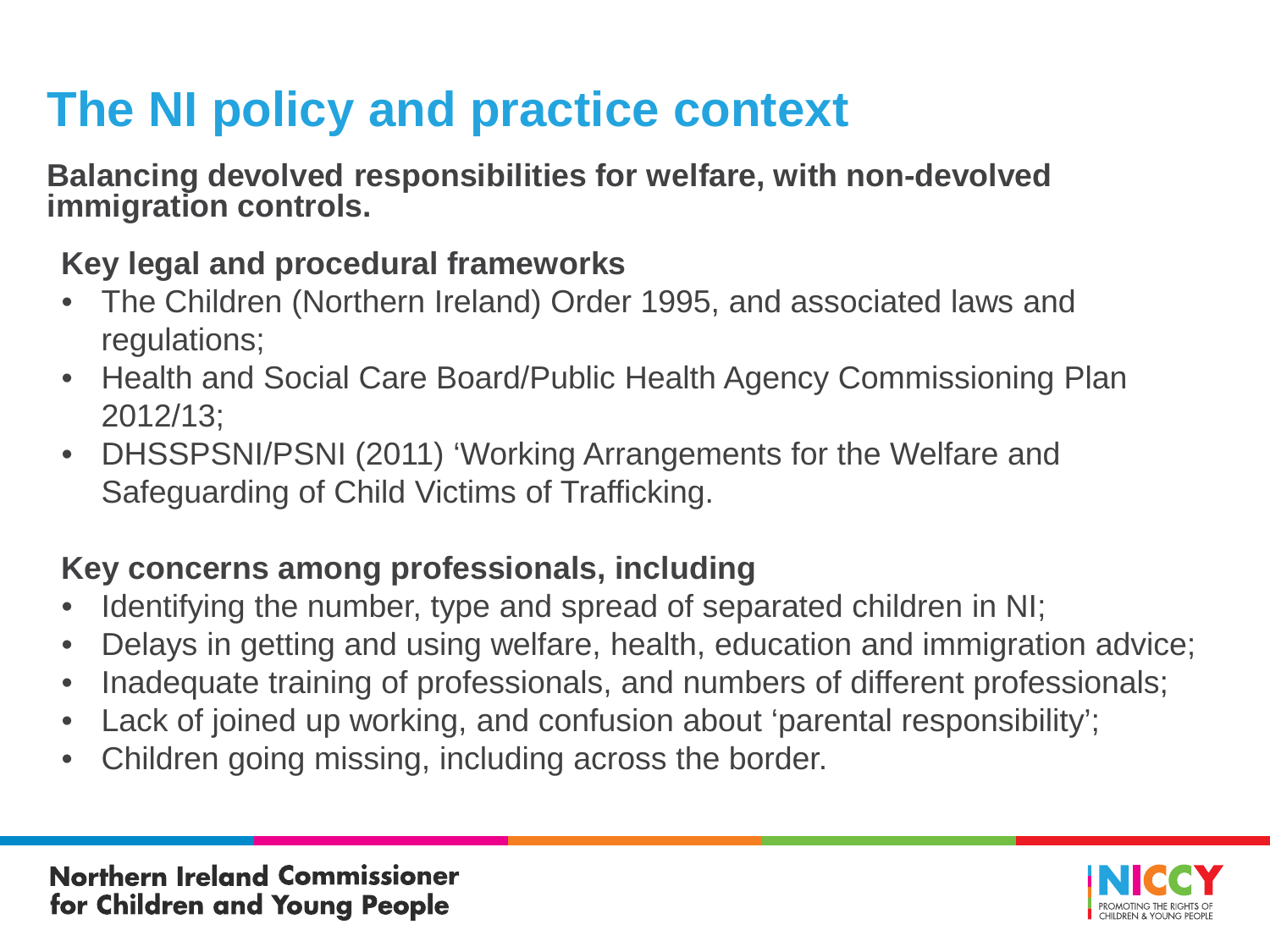## **What we did**

- An extensive research and, law and policy literature review on Guardianship in an international and national framework;
- 4 focus groups with strategic and operational stakeholders in NI;
- An online stakeholder survey;
- A consultation with separated young people.

## **Questions we asked**

- What facts participants knew about separated children in NI;
- What 'good practice' in NI looked like in terms of procedures, resources, policies, laws, and day to day practices;
- Views about Guardianship related to a stand alone service, a specialist role in existing services, designated specialists, further training for the children's workforce, and Guardians with statutory powers;
- How the 'core standards' of Guardianship were reflected in existing or future models of supporting the rights and needs of separated children.

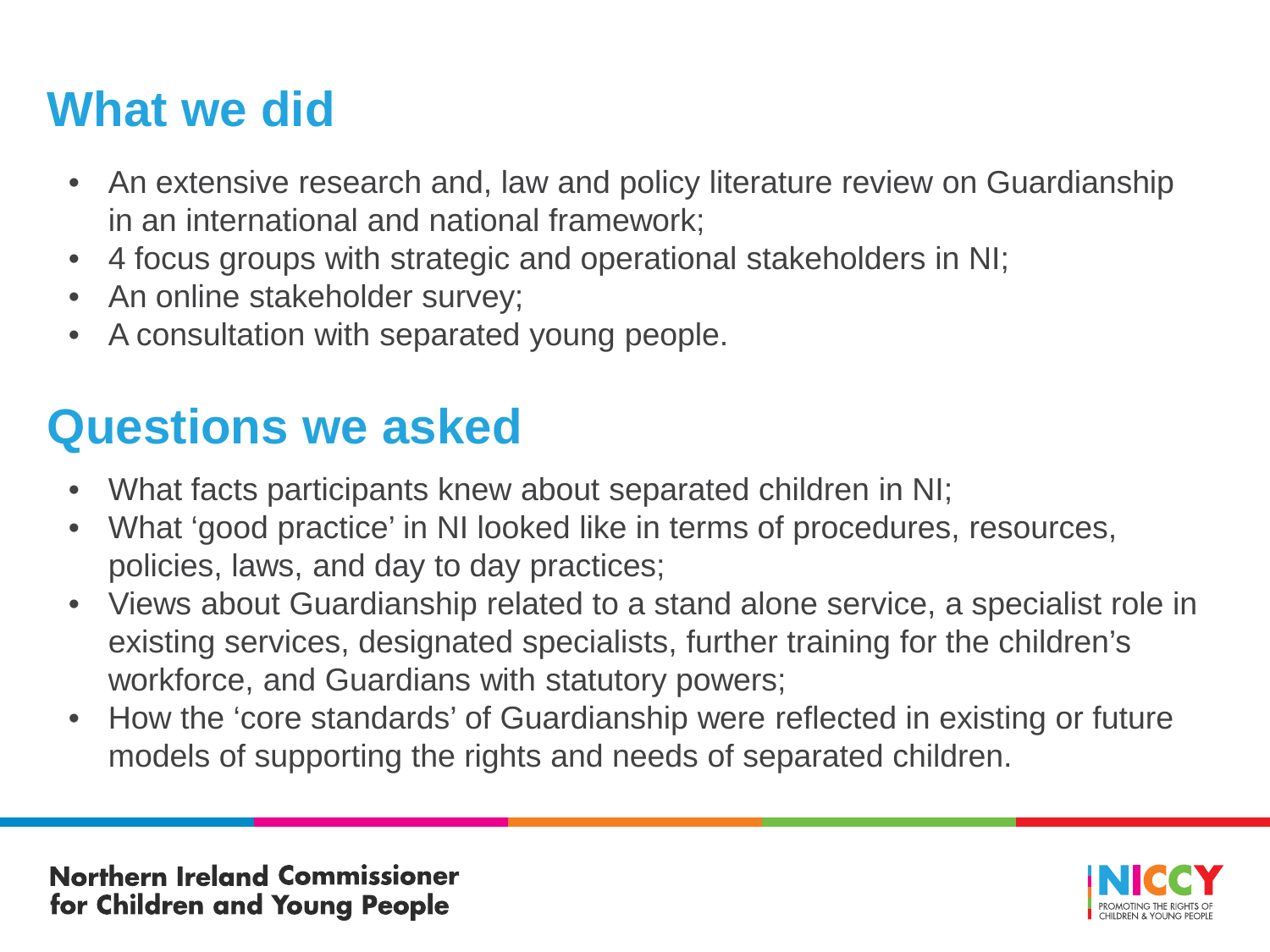## **What we found**

- 61% of respondents to the survey indicated that working with separated children formed only a residual aspect of their agency's day to day work, with a further 29% indicating that it remained a minor engagement with a further 7% having no contact at all with separated children. Together these form 97% of all survey responses;
- Effective practice structures and policies that support such practices are relatively nascent, though encouraging. This perception of relative newness makes people feel uncertain, and rely on anecdote and incident, rather than patterns of effective interventions over time;
- Immediate and short term needs and challenges are apparent, but longer term consequences and trajectories of separated children are less well understood;
- Some separated children are not visible, through movements across the border, or not being classified as 'separated' sufficiently clearly;
- Responses by service providers are perceived to be uneven, with 'heroic' and poor practice in some instances, and tensions about who has a duty to shepherd these children through asylum and welfare systems.

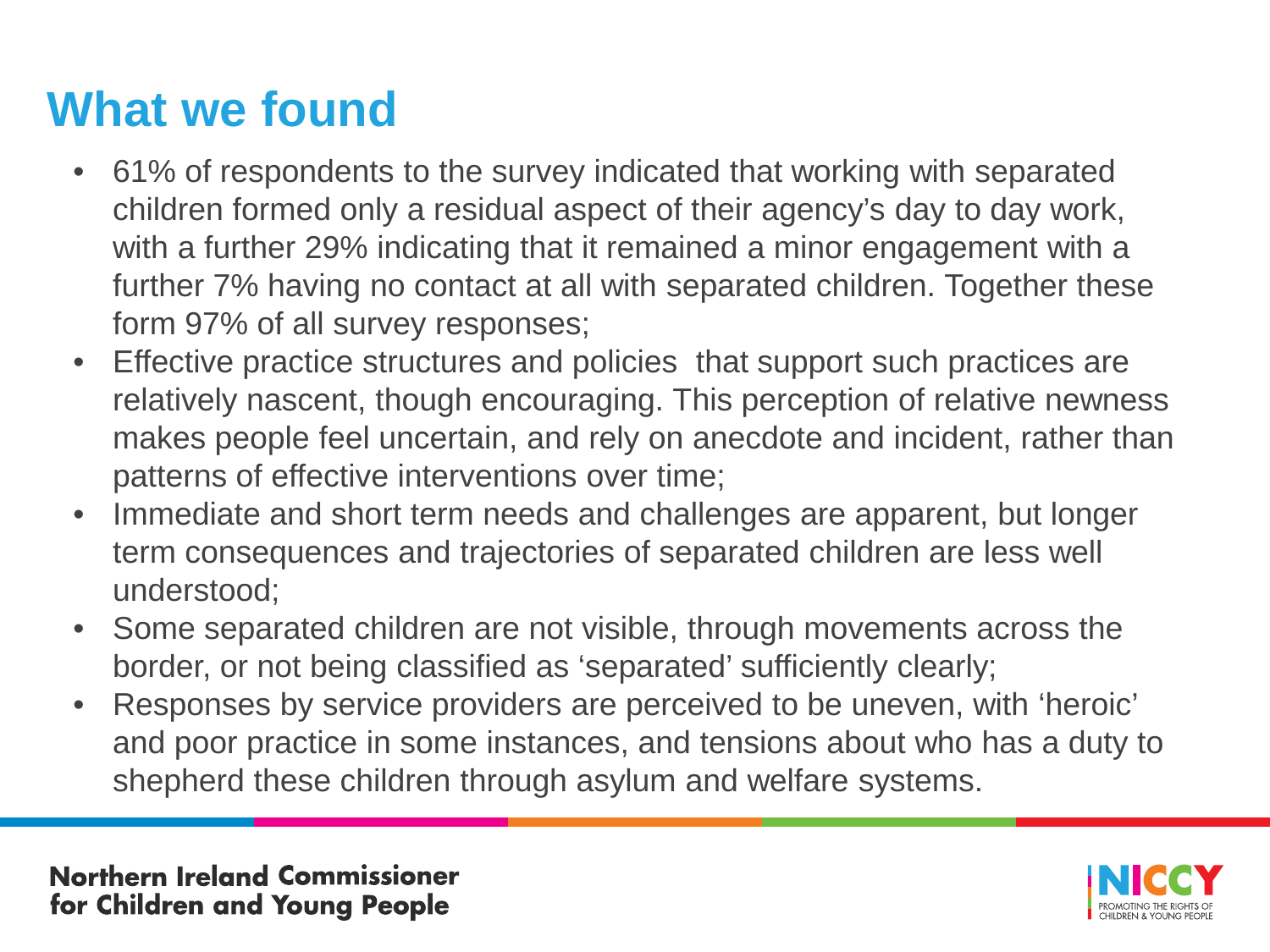# **Findings**

*….in the context of few numbers, grasping all facets of the work with separated children is a slippery, sometimes accidental process. People struggle to know what do for the best, who to approach, and how to resolve the difficulties separated children*  face, not just in the present, but in looking back to their past and facing up to their *futures. 'Best interests' therefore feels more liquid than solid, more haphazard than systematic, no matter how faithfully service providers try to calibrate and apply existing understandings and duties of care. Sometimes it works, other times it does not.* 

# **Findings…in meeting the 10 Core Standards**

The **majority** of respondents in the survey thought that the following Core Standards were **already being met** by service providers:

| Standard 1: 'Best interests'     | <b>Standard 2: Participation</b>              |
|----------------------------------|-----------------------------------------------|
| Standard 3: Protection of safety | Standard 4: Advocacy                          |
| Standard 5: Bridge and hub       | Standard 6: 'durable solutions' not met       |
| Standard 7: Respect and dignity  | Standard 8: Trust, openness & confidentiality |
| <b>Standard 9: Accessibility</b> | Standard 10: Relevant professional knowledge  |
|                                  |                                               |

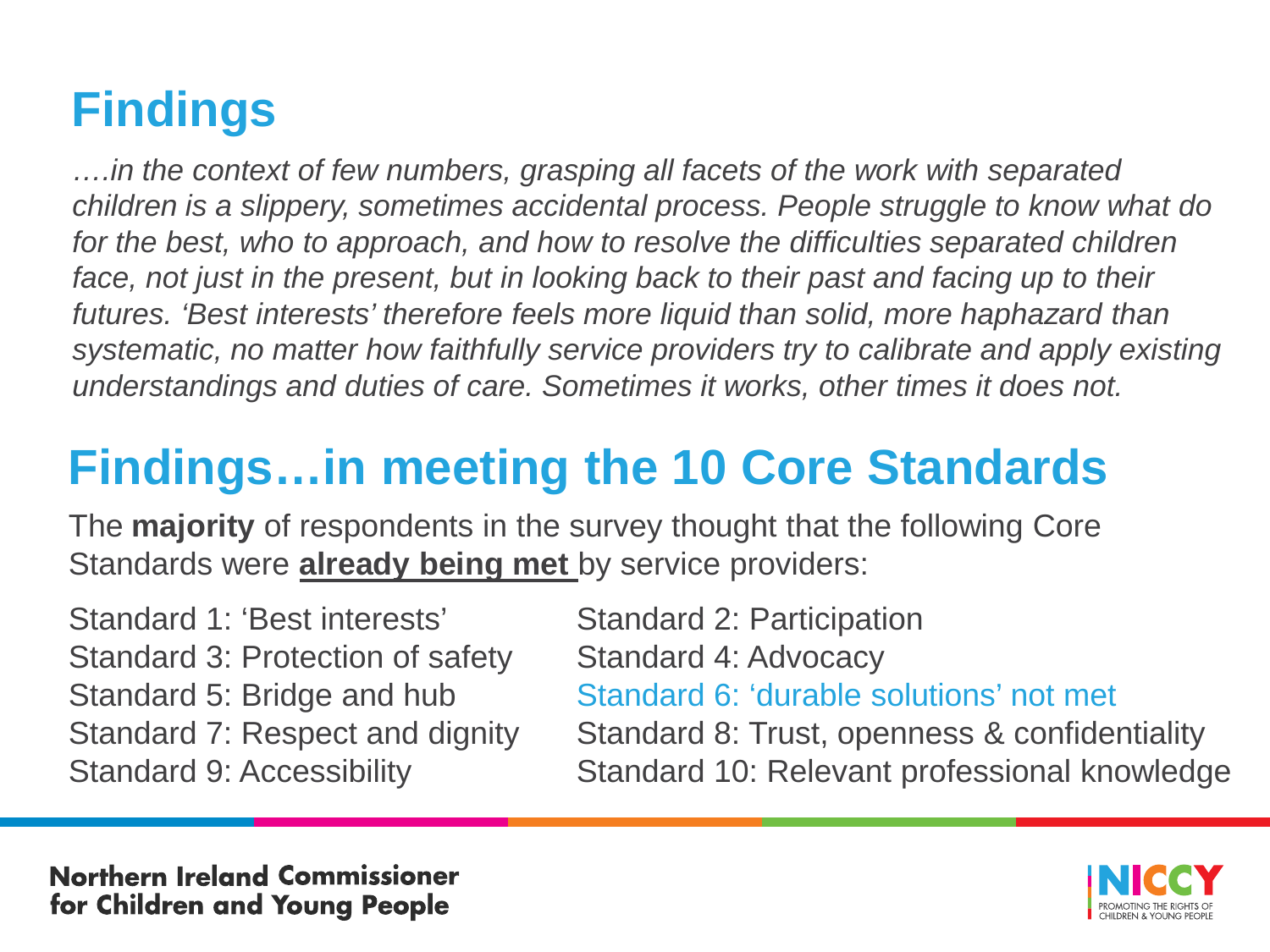# **Findings…considering Guardianship**

| <b>No</b>                                                       | <b>Maybe</b>                                                                       | <b>Yes</b>                                                                            |
|-----------------------------------------------------------------|------------------------------------------------------------------------------------|---------------------------------------------------------------------------------------|
| It replicates existing<br>provisions                            | Maybe have specialist<br>$\bullet$<br>posts within existing<br>services?           | A Guardian can be at<br>$\bullet$<br>the hub of complexity,<br>and offer a 'holistic' |
| Too few numbers to<br>warrant a new service                     | Maybe provide specialist<br>$\bullet$<br>training to those                         | perspective to a child<br>and service providers                                       |
| It complicates matters<br>for children and<br>service providers | interested and capable<br>of doing this work?                                      | • A Guardian can be an<br>independent advocate                                        |
| rather than makes<br>them simpler                               | Maybe someone who<br>$\bullet$<br>can work with a long<br>term perspective towards | A Guardian can<br>$\bullet$<br>provide continuity and<br>companionship                |
| It adds expense in the<br>context of resource<br>constraints    | 'durable solutions'<br>including returns?                                          |                                                                                       |

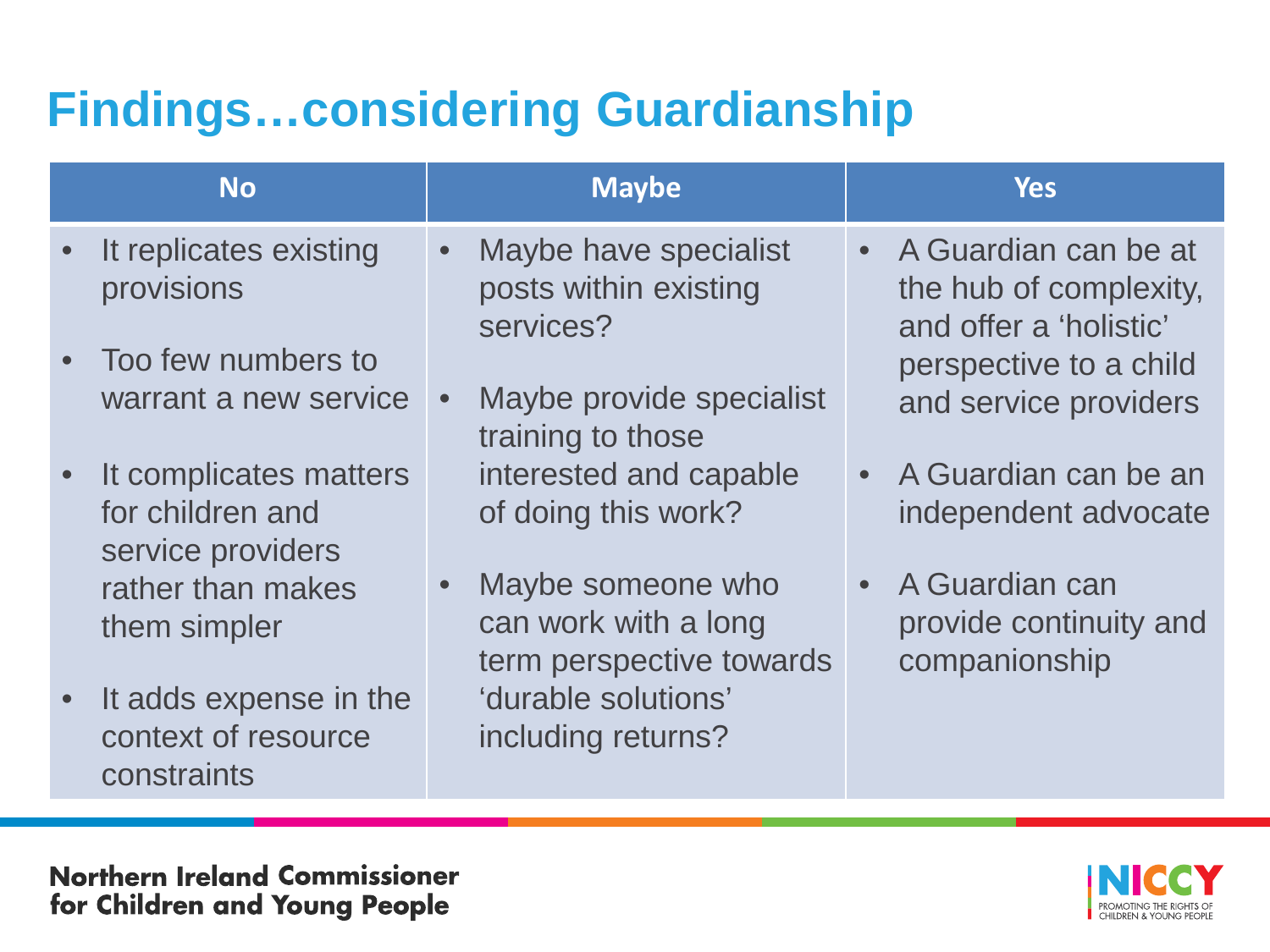## **Children's views in NI**

### **Based on interviews with 4 young people:**

*My social worker has seen me from the beginning, maybe 2 or 3 times a week*  and then after a wee while it went down with time when I settled. The social *worker did exactly the same (as a Guardian). They were all about my health and trying to get me into education and they did nearly all that really. Getting me to the doctors and everything. So I would say they are a Guardian really.* 

*The social worker cannot do anything. No one can help you with your stay……….No one explains the asylum process and that would be helpful .*

*They could train the social workers to do this rather than have so many people…*

*Statutory footing would be good for challenging immigration, if they refuse immigration. This would make young people feel more comfortable if young people knew there could be a separate service that could legally challenge the decision of the Home Office.* 

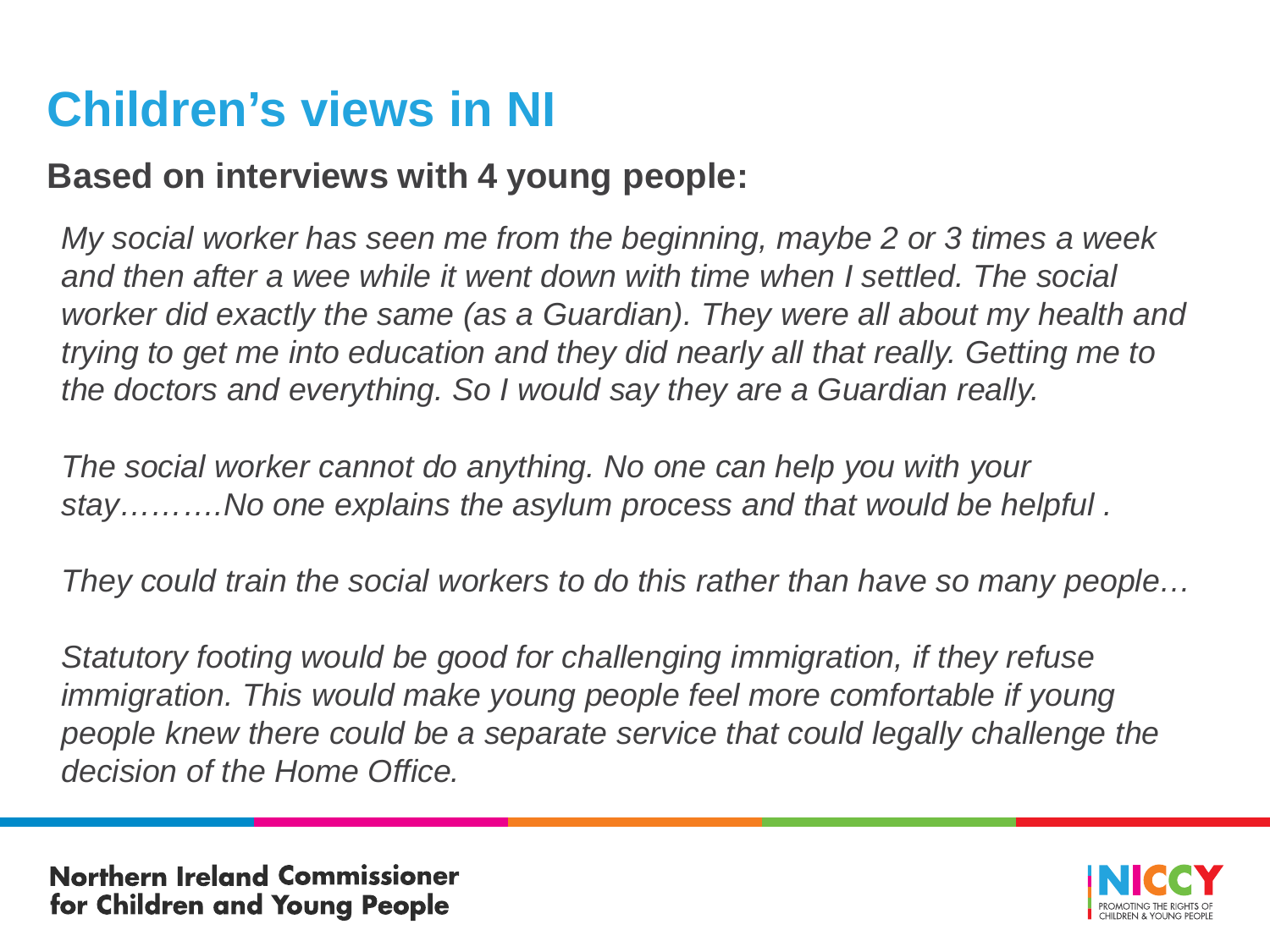## **Recommendations: understanding the context**

#### **A stand alone Guardianship Service in NI**

Not yet. Respondents thought the number of separated children should influence this on the future.

#### **Providing specialist 'Guardianship' training for staff**

Yes, based on an audit of existing and prospective training for working with separated children.

#### **Creating clarity and precision about numbers**

Yes, a fuller and detailed picture of separated children in NI needs to be established.

#### **Understanding existing 'Guardian-like' practices**

Yes, further examination is needed of how claims of meeting the 10 Core Standards fit with the facts.

#### **Gathering children's views over time**

Yes, further consultations with separated children directly in receipt of services to further understand the details of their experiences and remedies.